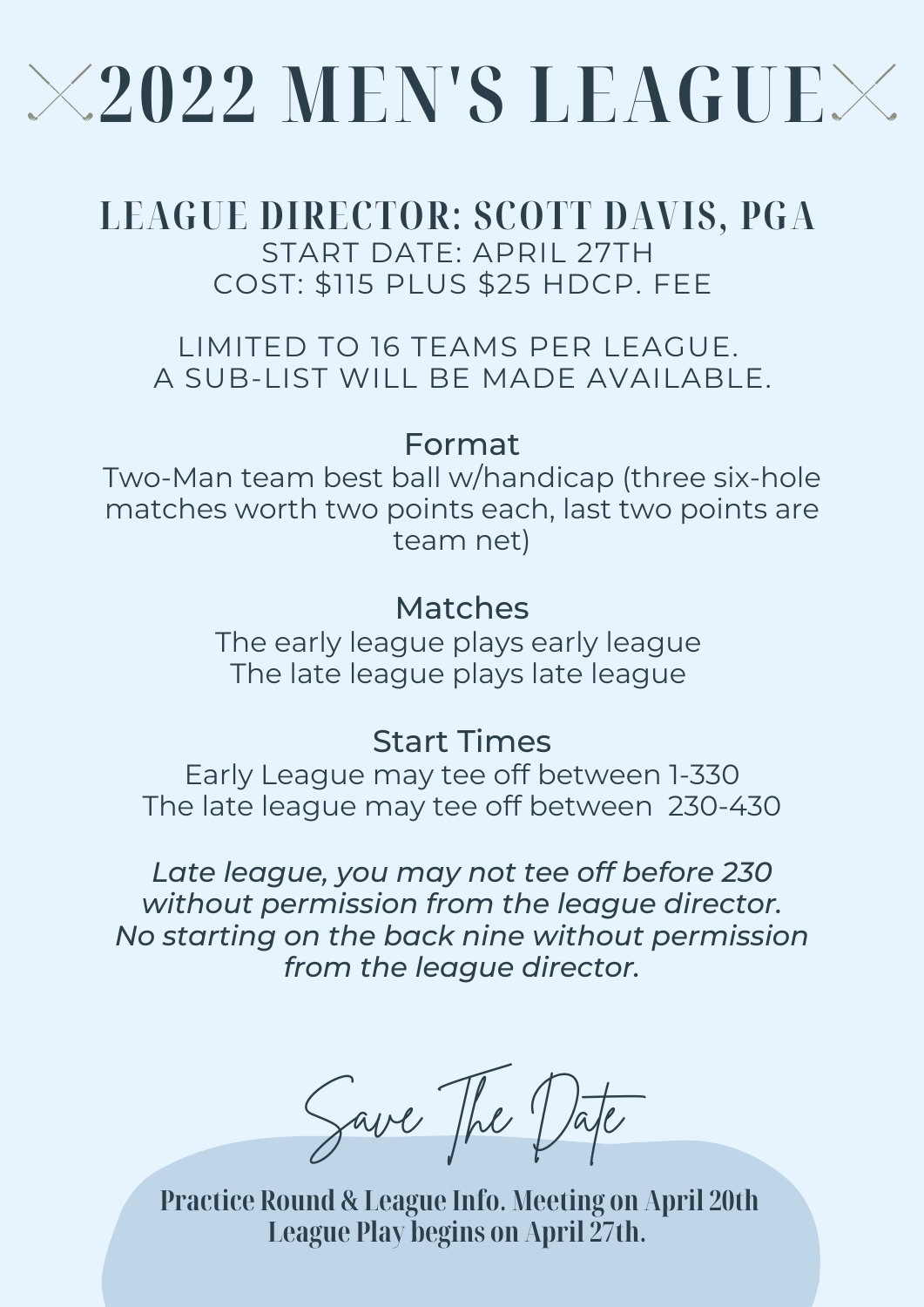## Rules

League play is in accordance with the USGA Rules of Golf (The ball will be played down unless the director determines otherwise)

If a rules question arises during play, then play a second ball and the rules committee will make a ruling as soon as possible

Matches must be played on designated league night; if your match cannot be played that night then you must first notify the league director of such change.

scottgolfa@hotmail.com

Matches must be made up within two weeks of the regularly scheduled match (except playoffs)

Teams may do a match of cards provided all parties are in agreement and they have checked with the league director (We strongly discourage this, as the whole point of the league is head-to-head competition and to bring business to the club on league nights, please use this as a last resort)

#### In the event of a "walkover" (other team does not show, your team must still play 18 Holes - your team will automatically be rewarded 4 points with the remaining points going to a Match of cards (Random draw)

In the event of rain, if four matches have been completed and the course is then closed this will count as an official week, the remaining teams will have two weeks to get together and make up their matches. (skins, ctp, etc money will not be valid that night and will carry over to the next week)

18 and over age requirement

# Handicap

Players will stroke off low handicap of group, players will receive 80% of trend handicap Scorecards will be marked with appropriate strokes The Pro Shop will post all scores Equitable Stroke Control will be used (max score on any hole is net 6)